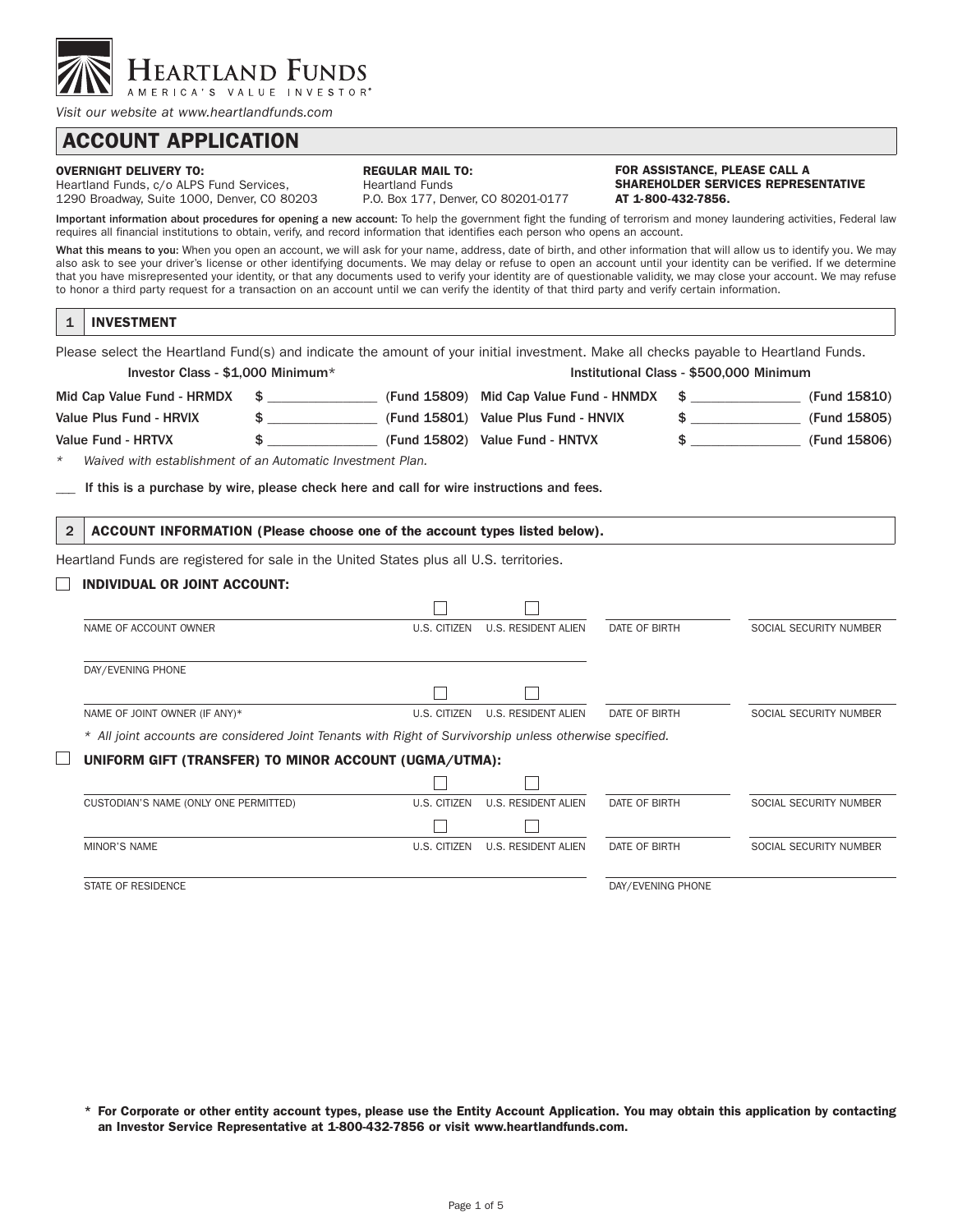| <b>ADDRESSES</b><br>3                                                                                         |                 |               |                     |                                                                                                                                             |
|---------------------------------------------------------------------------------------------------------------|-----------------|---------------|---------------------|---------------------------------------------------------------------------------------------------------------------------------------------|
| Permanent Street Address (P.O. Box is not acceptable):                                                        |                 |               |                     |                                                                                                                                             |
| <b>STREET</b>                                                                                                 |                 |               |                     | APT. OR SUITE NUMBER                                                                                                                        |
| CITY, STATE, ZIP                                                                                              |                 |               |                     | EMAIL ADDRESS (OPTIONAL)*                                                                                                                   |
| *By providing your email address you consent to receive periodic email communication from Heartland Funds.    |                 |               |                     |                                                                                                                                             |
| Joint Owner or Co-Trustee Address (Required if different than address above):                                 |                 |               |                     |                                                                                                                                             |
| STREET OR P.O. BOX                                                                                            |                 |               | CITY, STATE, ZIP    |                                                                                                                                             |
| Mailing Address (If different from permanent address):                                                        |                 |               |                     |                                                                                                                                             |
| STREET OR P.O. BOX                                                                                            |                 |               | CITY, STATE, ZIP    |                                                                                                                                             |
| / Consent for Householding of Shareholder Documents:                                                          |                 |               |                     |                                                                                                                                             |
| reports and other similar documents. I may contact Heartland Funds at any time to revoke my consent.          |                 |               |                     | I acknowledge and consent to the householding (i.e., consolidation of mailings) of regulatory documents such as Prospectuses, shareholder   |
| │ <i>Consent</i><br>$\vert$ Decline                                                                           |                 |               |                     |                                                                                                                                             |
| <b>Duplicate Statements (Optional):</b>                                                                       |                 |               |                     |                                                                                                                                             |
| Please send duplicate statements to:                                                                          |                 |               |                     |                                                                                                                                             |
| <b>NAME</b>                                                                                                   |                 |               | <b>COMPANY NAME</b> |                                                                                                                                             |
| STREET OR P.O. BOX                                                                                            |                 |               | CITY, STATE, ZIP    |                                                                                                                                             |
| <b>DIVIDEND AND CAPITAL GAIN OPTIONS</b><br>4                                                                 |                 |               |                     |                                                                                                                                             |
| capital gains will be reinvested. If ACH to Bank is selected, please complete bank information in Section 5D. |                 |               |                     | Please complete this section to elect a distribution option. If no option is selected or no bank information is provided, all dividends and |
| <b>Dividend distribution:</b>                                                                                 | $\Box$ Reinvest | □ ACH to Bank |                     |                                                                                                                                             |
| <b>Capital Gains distribution:</b>                                                                            | $\Box$ Reinvest | □ ACH to Bank |                     |                                                                                                                                             |

#### 5 ACCOUNT OPTIONS

### $\triangleq$  Telephone/internet options

#### Establish telephone/Internet options.

 I understand that I will have telephone/Internet privileges, subject to the terms and conditions described in the Prospectus that was provided to me, unless I decline this privilege by checking the box(es) below. I understand that the Fund, Custodian and their agents are not responsible for losses resulting from unauthorized transactions when procedures reasonably designed to verify caller/ online user identity are followed. I agree to hold the Fund, Custodian and their agents harmless for any loss, claim or liability for the execution of telephonic or Internet instructions. Telephone calls may be recorded for quality assurance purposes and accuracy.

These features are automatically established unless you check the box(es) below:

I DO NOT WANT: Telephone Transactions Theorem Internet Transactions

#### **B** ADDITIONAL PURCHASE AND REDEMPTION OPTIONS

#### Establish the ability to:

 $\Box$  Make investments by telephone and Internet by initiating an Electronic Funds Transfer from the bank account below. $*$ 

Send redemption proceeds by Electronic Funds Transfer to the bank account below. (Funds are typically credited within two days after redemption).\*

Send redemption proceeds by Federal Wire to the bank account below. (Wire transfer fee may apply). $*$ 

*\*Complete section 5D of this Application to establish these options.*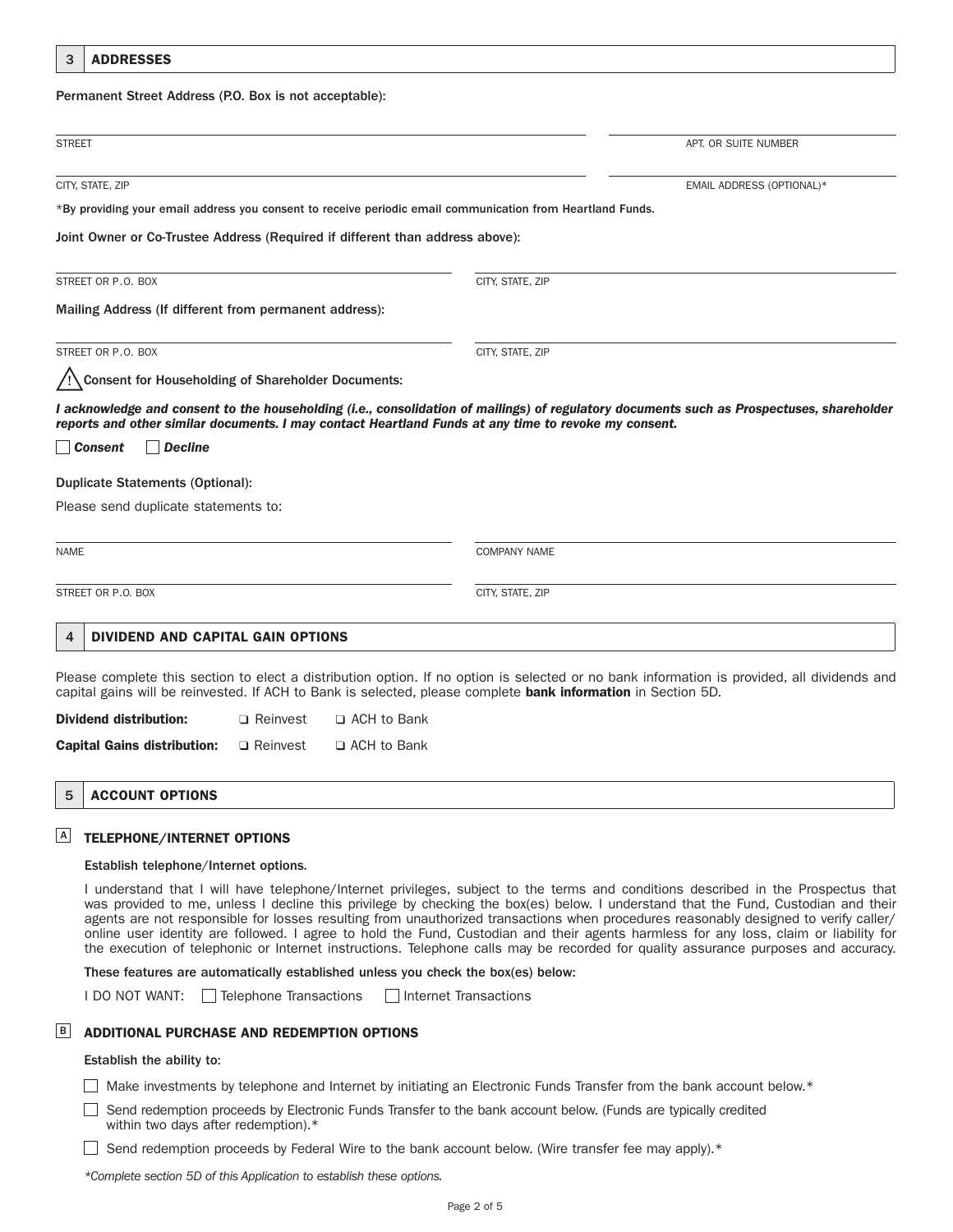## 5 ACCOUNT OPTIONS (CONTINUED)

### **C** AUTOMATIC INVESTMENT PLAN

#### Establish regular investments in your Fund account through deductions from the bank account below.\*

Frequency: Monthly Quarterly Semi-Annually Annually

|                  |                       |                   | $\perp$ 5th<br>20th            |
|------------------|-----------------------|-------------------|--------------------------------|
| <b>FUND NAME</b> | AMOUNT (\$50 MINIMUM) | <b>START DATE</b> | DAY(S) OF THE MONTH            |
|                  |                       |                   | $\Box$ 5th<br>20 <sub>th</sub> |
| <b>FUND NAME</b> | AMOUNT (\$50 MINIMUM) | <b>START DATE</b> | DAY(S) OF THE MONTH            |
|                  |                       |                   | $\Box$ 5th<br>20 <sub>th</sub> |
| <b>FUND NAME</b> | AMOUNT (\$50 MINIMUM) | START DATE        | DAY(S) OF THE MONTH            |

*\*Complete section 5D of this Application to establish this option.*

 Important notes: If you fail to choose an amount or a date, the withdrawal amount will be \$50 and the withdrawal date will be the 5th (or next business day). Quarterly investments will be made during the months of March, June, September and December, unless otherwise specified. \*\*Please note, the date of your first automatic investment should be at least 3 days after this request.\*\*

 This privilege may be revoked without prior written notice if a debit is refused upon presentation. It may be discontinued by the Fund or its transfer agent upon 30 days written notice prior to a payment date or by you by notice to the transfer agent (effective three business days following receipt of the notice).

### D BANK INFORMATION

If you have requested direct deposit of dividend and capital gain distributions (section 4), Additional Purchase and Redemption Options (section 5B), or an Automatic Investment Plan (section 5C), complete this section.

### Should you wish to add or change bank information at a later date, a Medallion Signature Guarantee may be required.

By selecting the electronic transfer options, I authorize the Heartland Funds to initiate credit and debit entries to my account(s) at the financial institution designated below through the Automated Clearing House (ACH) network, subject to the rules of the financial institution, ACH, and the Funds. The Heartland Funds, their transfer agent, and any of their respective affiliates, officers, directors employees or agents (collectively "Heartland") will not be responsible for banking system delays beyond their control. Heartland will not be liable for acting upon instructions believed genuine and acted upon in accordance with the procedures described in the Funds' current prospectus or the rules of ACH. I understand that the electronic transfer options may be terminated by Heartland at any time if transfers fail for any reason beyond the control of Heartland. This authorization will remain in effect until I notify Heartland of its termination and Heartland has a reasonable time to act upon that termination notice. Electronic Fund Transfers for purchase requests returned by your bank may be subject to a service fee by the transfer agent.

| <b>BANK NAME</b>           |                            |                                                                 |                |
|----------------------------|----------------------------|-----------------------------------------------------------------|----------------|
| NAME(S) ON BANK ACCOUNT    |                            |                                                                 |                |
|                            |                            |                                                                 |                |
| <b>BANK ADDRESS</b>        | <b>BANK ACCOUNT NUMBER</b> | <b>CHECKING</b>                                                 | <b>SAVINGS</b> |
| BANK ROUTING OR ABA NUMBER |                            | SIGNATURE OF BANK ACCOUNT OWNER (IF DIFFERENT THAN SHAREHOLDER) |                |

ATTACH A VOIDED CHECK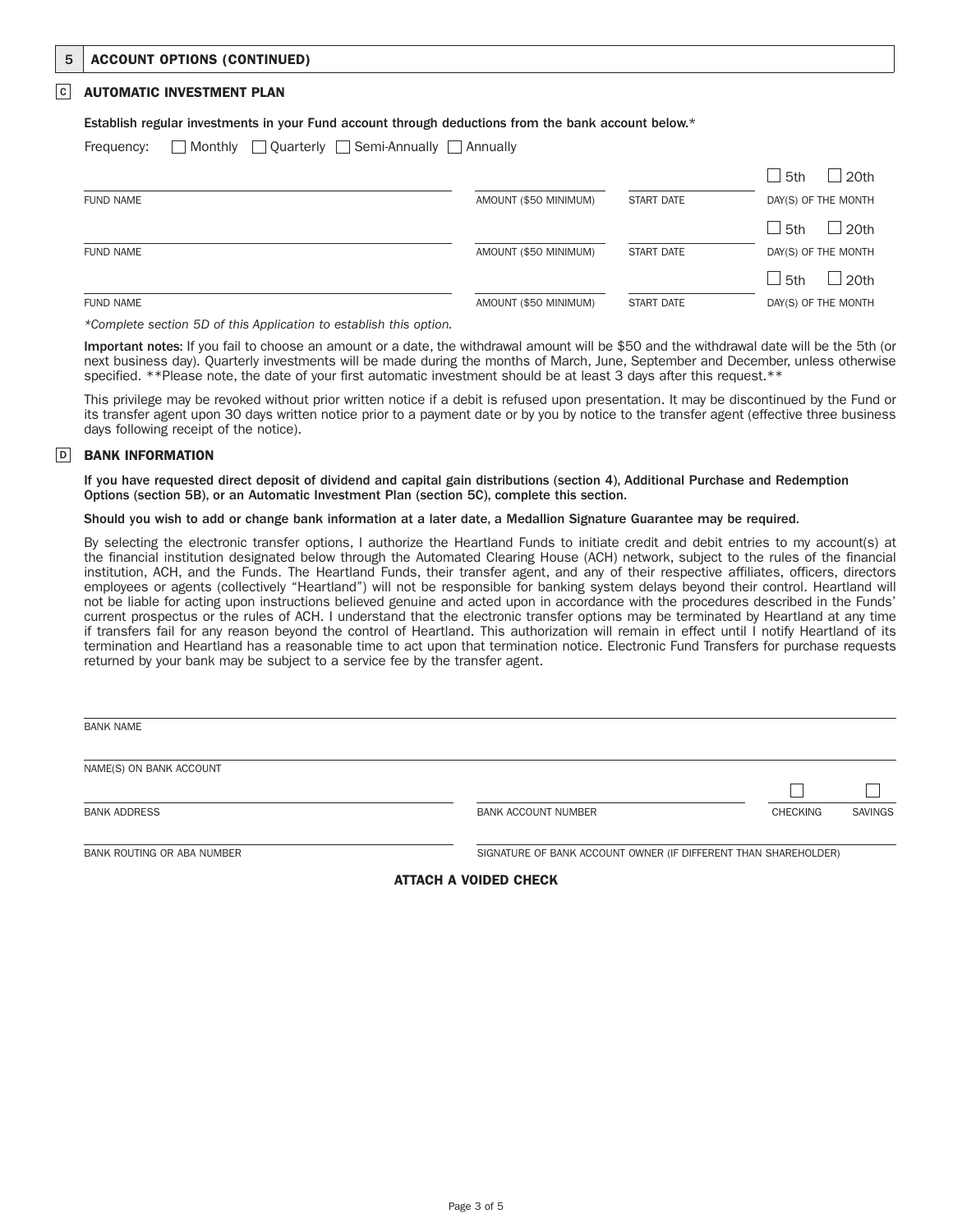### 6 TRANSFER ON DEATH (TOD)

A Transfer on Death (TOD) beneficiary designation permits you to automatically transfer your Fund shares to a designated beneficiary upon your death. A TOD beneficiary designation may only be made for an individual or joint tenancy account. It may not be made for tenants in common, trust accounts, or IRA's. Ownership will be transferred to multiple beneficiaries in equal shares unless otherwise specified. Beneficiaries have no rights in Fund shares until shares are re-registered following account owner's death. We encourage you to check with legal counsel to determine if the TOD law of Wisconsin is recognized in your state and/or whether it is preferable to choose the TOD law of your state.

I hereby designate the below named individual and/or entity as the beneficiary on my Heartland Funds account, subject to the TOD laws of the state of Wisconsin. By making this designation, I hereby revoke any prior designations. I retain the right to revoke this designation and designate a new beneficiary or beneficiaries at any time by completing and returning an Account Maintenance Form to the Funds' transfer agent. I also understand that this TOD designation will apply to any future Heartland Fund account opened by exchange from my account. I agree for me, my heirs, assigns, successors, executors, and administrators, at all times, to indemnify and hold harmless any and all of the Heartland Funds, their transfer agent and investment adviser, and their respective directors, officers, employees, and agents, from and against any and all claims, liability, damages, actions, and expenses arising directly or indirectly out of or resulting from the transfer or payment of the balance in my account at the direction of the beneficiary designated herein.

| BENEFICIARY NAME                                                                                                                                                                                                                                          | PERCENTAGE DESIGNATION | RELATIONSHIP     | SOCIAL SECURITY NUMBER |
|-----------------------------------------------------------------------------------------------------------------------------------------------------------------------------------------------------------------------------------------------------------|------------------------|------------------|------------------------|
| STREET OR P.O. BOX                                                                                                                                                                                                                                        |                        | CITY, STATE, ZIP |                        |
| Spousal Waiver: If you name someone other than or in addition to your spouse as primary beneficiary, and reside in a community or<br>marital property state, including AZ, CA, ID, LA, NV, NM, TX, WA, and WI, your spouse must consent by signing below. |                        |                  |                        |

| SIGNATURE OF SPOUSE      |                                              | <b>DATE</b> |
|--------------------------|----------------------------------------------|-------------|
| $\overline{\phantom{a}}$ | <b>BASIS METHOD SELECTION</b><br><b>COST</b> |             |

The cost basis of covered shares, generally shares acquired on or after January 1, 2012, is determined using the fund's default method, unless you elect a different method below. Please check one box.

| Average Cost (ACST) Default Cost Basis Method | Low Cost (LOFO)              | Specific Share Identification (SLID) |
|-----------------------------------------------|------------------------------|--------------------------------------|
| First In, First Out (FIFO)                    | ___ High Cost (HIFO)         | Secondary Method*                    |
| Last In, First Out (LIFO)                     | Loss Gain Utilization (LGUT) |                                      |

\*If you elect Specific Share Identification, you may also elect a Secondary Method, other than Average Cost, that will apply when lots are not specified. If a Secondary Method is not elected, the default is FIFO.

The method you elect will apply to covered shares for funds established under this account, including funds you may acquire at a later date, unless you instruct us otherwise. If available, cost basis for noncovered shares, generally shares acquired before January 1, 2012, is determined using the Average Cost method. Non-covered shares are redeemed prior to covered shares unless otherwise specified at the time of the redemption.

To determine which cost basis method is appropriate for your tax situation, please consult a qualified tax professional.

### 8 | SHAREHOLDER SIGNATURE(S)

I have received and read the Prospectus and agree to the terms and conditions contained therein and in this Application, as amended from time to time. I have full authority and legal capacity to sign below. Under penalties of perjury, I certify that:

- 1. All information in this Application is true and correct, including the Social Security or Taxpayer Identification number (or I am waiting for a number to be issued to me),
- 2. I am not subject to backup withholding because: (a) I am exempt from backup withholding, (b) I have not been notified by the Internal Revenue Service (IRS) that I am subject to backup withholding as a result of failure to report all interest and dividends, or (c) the IRS has notified me that I am no longer subject to backup withholding, and
- 3. I am a U.S. person (including a U.S. resident alien).
- 4. I am exempt from FATCA reporting.

Certification instructions: You must cross out item 2 above if you have been notified by the IRS that you are currently subject to backup withholding because you have failed to report all interest and dividends on your tax return.

If you do not provide a correct taxpayer identification number, you may be subject to a \$100 IRS penalty.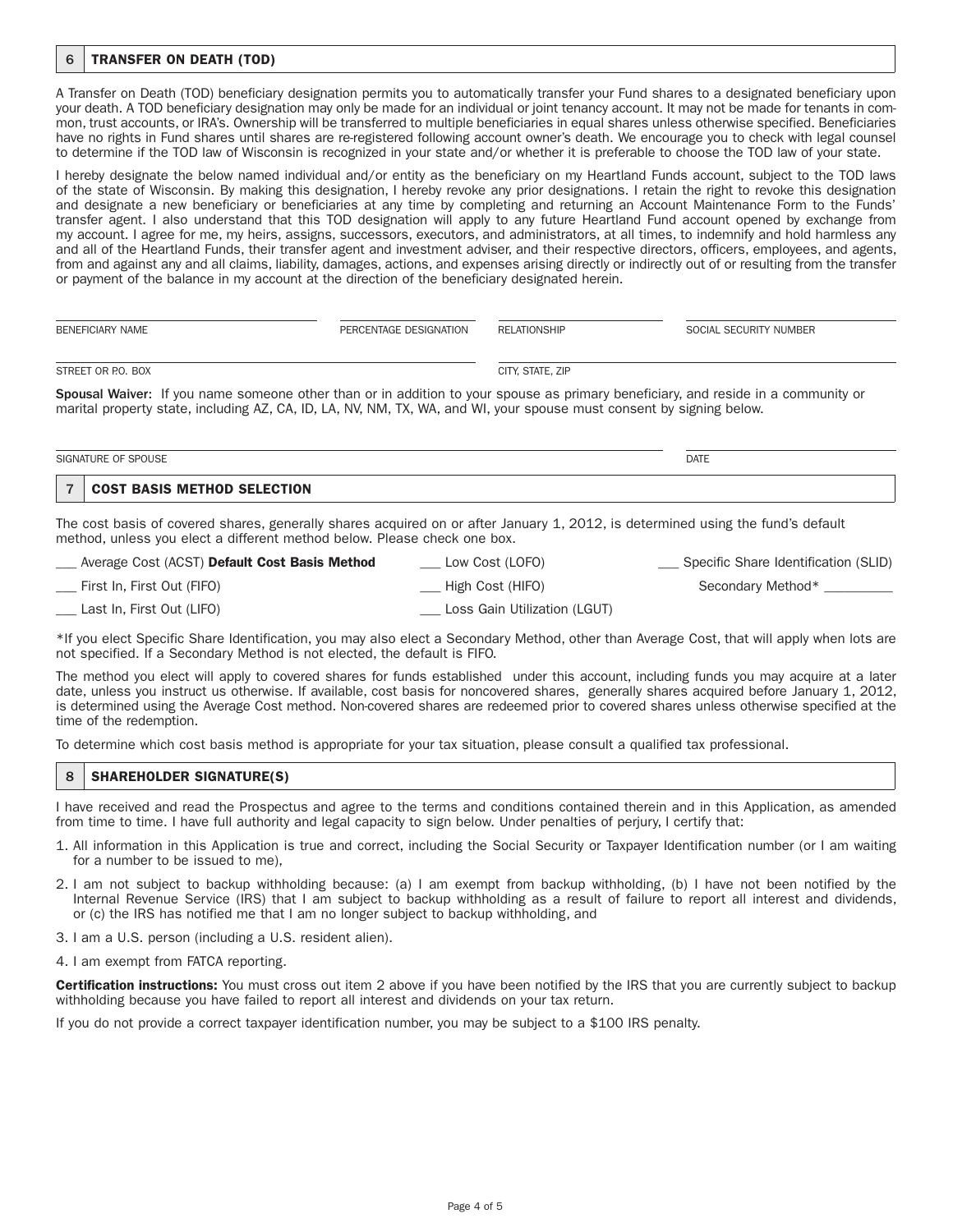|  | 8   SHAREHOLDER SIGNATURE(S) (CONTINUED) |  |  |
|--|------------------------------------------|--|--|
|--|------------------------------------------|--|--|

Birth date and Social Security number (Tax ID) are required in Section 2 in order to open an account.

The Internal Revenue Service does not require your consent to any provision of this document other than the certifications required to avoid backup withholding.

| SIGNATURE OF OWNER                | TITLE (IF APPLICABLE) | <b>DATE</b> |
|-----------------------------------|-----------------------|-------------|
| SIGNATURE OF JOINT-OWNER (IF ANY) | TITLE (IF APPLICABLE) | <b>DATE</b> |

### 9 DEALER OR ADVISOR DESIGNATION (If you do not have a Dealer or Advisor assisting you with this transaction, please leave this section blank)

By this designation, I hereby authorize the Investment Company, Custodian and their agents to accept instructions from and transmit information to the Dealer or Advisor listed below.

| <b>FIRM NAME</b>      | <b>FIRM NUMBER</b>   |  |
|-----------------------|----------------------|--|
| REPRESENTATIVE NAME   | REP NUMBER           |  |
| TELEPHONE             | <b>BRANCH NUMBER</b> |  |
| <b>BRANCH ADDRESS</b> |                      |  |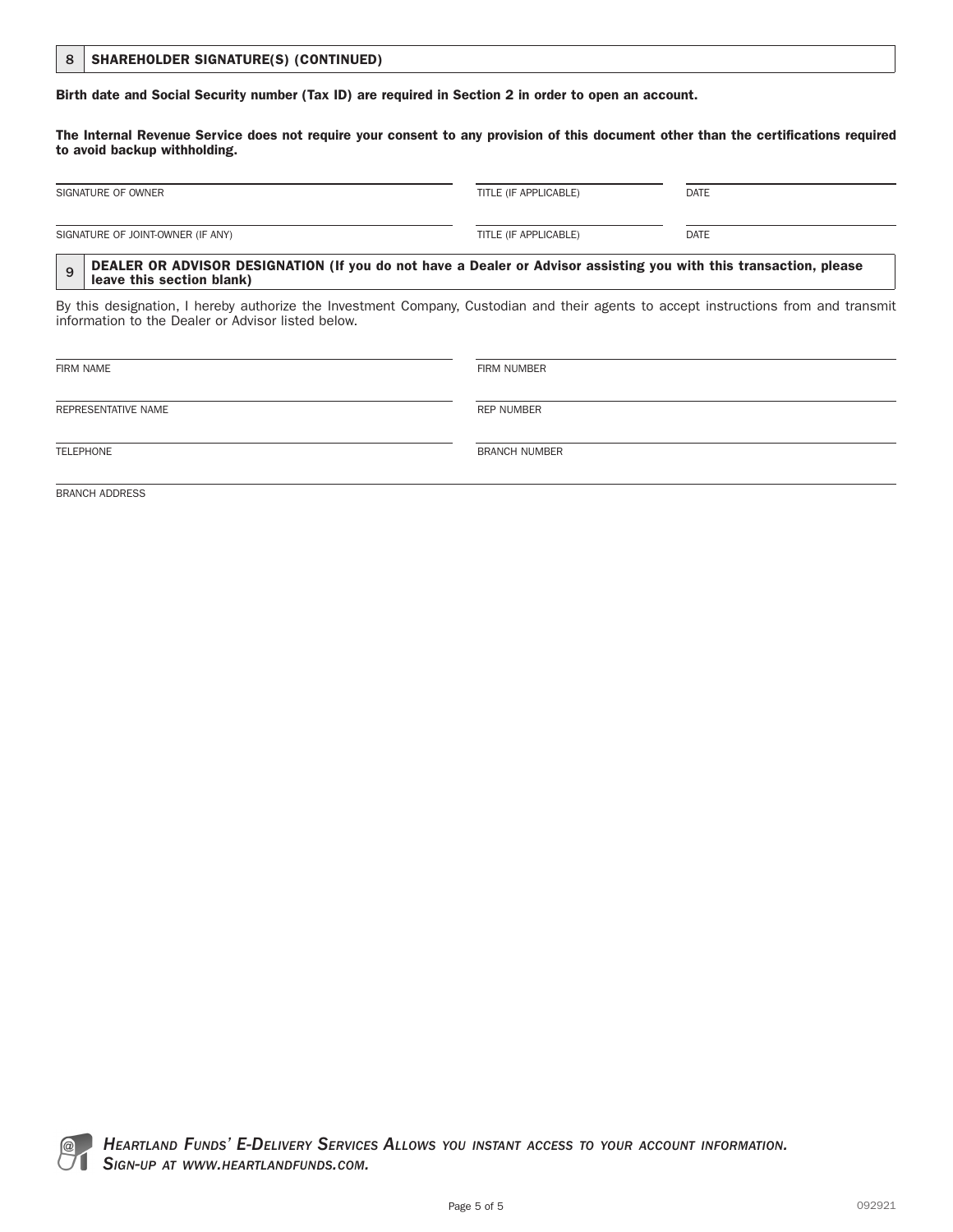

## PRIVACY POLICY

Heartland respects its clients' right to privacy and understands that the privacy and security of nonpublic personal information is important and, therefore, maintains safeguards reasonably designed to protect client data from unauthorized access. Heartland does not sell this information to anyone and only shares such information with others as permitted by law or for the purpose of serving your investment needs.

## WHAT INFORMATION HEARTLAND COLLECTS

Heartland collects only information that is either required or necessary to provide personalized investment services. Any information you choose to provide is kept confidential and allows Heartland to:

- Service your account;
- Deliver products and services that may be of interest to you;
- Prevent unauthorized access to your account;
- Improve shareholder service; and
- Comply with legal and regulatory requirements.

Depending on the nature of your relationship with Heartland, nonpublic personal information such as name, address, Social Security number, telephone number, and income may be collected from the following sources:

- Information Heartland receives from you on applications or other forms, on Heartland's website, or through other means;
- Information Heartland receives from you through transactions, correspondence, and other communications with Heartland, Heartland affiliates, and others; and
- Information Heartland otherwise obtains from you in connection with providing you a financial product or service.

## WHAT INFORMATION HEARTLAND SHARES

Heartland does not share the information collected about its shareholders or former shareholders with any third parties, except as required or permitted by law or for the purpose of servicing shareholder needs. This means Heartland may disclose the information collected to companies who help maintain and service your account. For example, Heartland may share information with a transfer agent or clearing broker to process your securities transactions and update your accounts or to an external service provider so that your account statements can be printed and mailed. These companies are only permitted to use this information for the services for which Heartland hired them, and are not permitted to use or share this information for any other purpose. Heartland will share information with affiliates if the information is required to provide a product or service a shareholder requested. Additionally, Heartland may share information with its affiliates about shareholders or shareholder accounts in order to make shareholders aware of services and products which Heartland thinks may be of interest or value to them. Marketing from Heartland's affiliates may also include invitations to events sponsored by them. Affiliates are companies in the Heartland group of companies, such as Heartland Advisors and other mutual funds managed by Heartland Advisors. Heartland may also disclose nonpublic personal information to government agencies and regulatory organizations when permitted or required by law.

## HOW HEARTLAND PROTECTS YOUR INFORMATION

For your protection, Heartland restricts access to your nonpublic personal information to those individuals who need to know that information to provide products and services to you. Heartland maintains physical, electronic, and procedural safeguards that are reasonably designed to comply with federal standards to maintain the confidentiality of your nonpublic personal information. The accuracy and protection of your personal information is important to Heartland.

## HOW TO CONTACT HEARTLAND

You may limit Heartland's affiliates in the Heartland group of companies from marketing their products or services based on personal information that Heartland collects and shares with them. Your choice to limit marketing offers